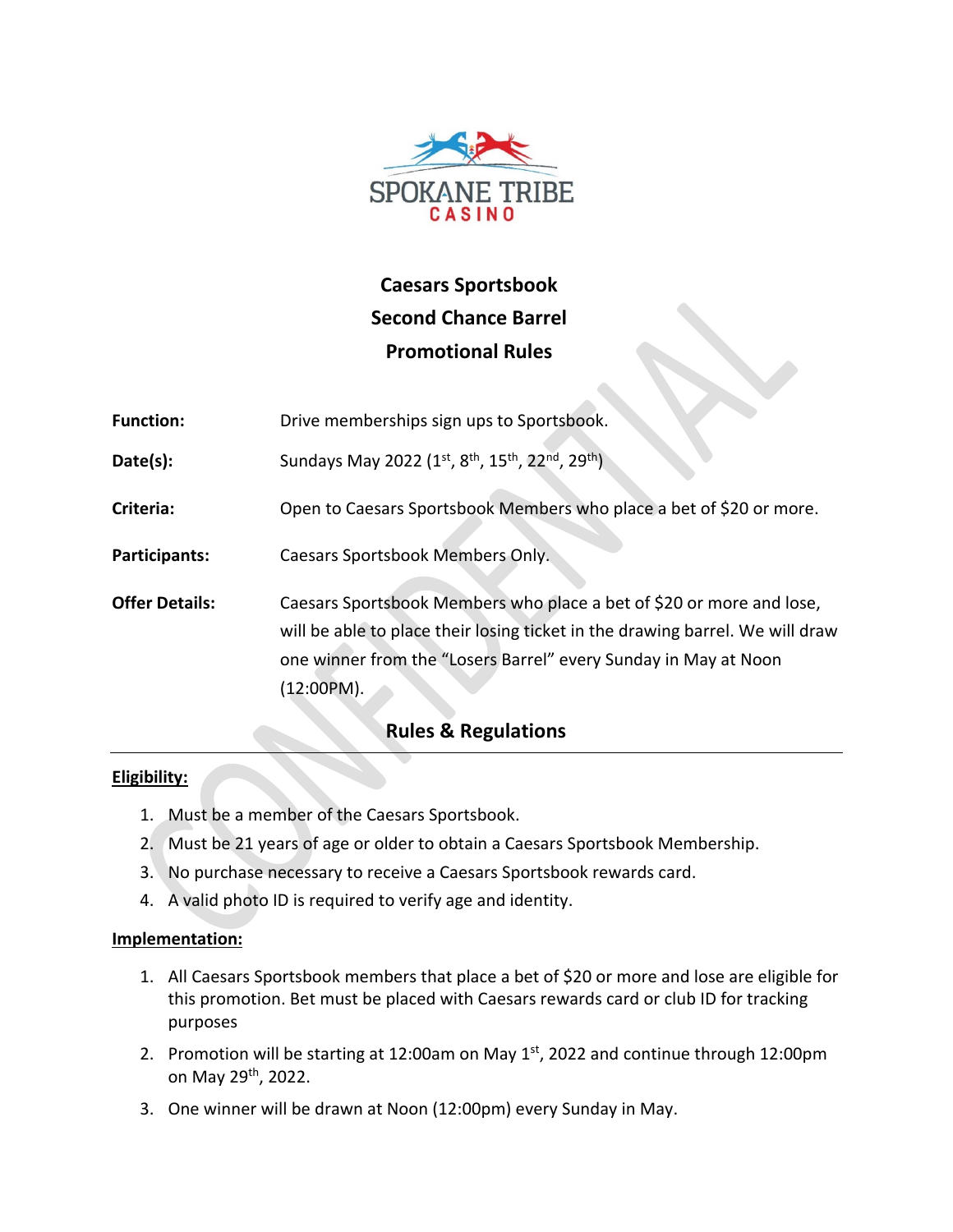- 4. Once a winner is selected the drawing barrel will be emptied immediately following the drawing every week.
- 5. Losing ticket must be from the same promotional month.
- 6. No limit on how many non-winning tickets may be entered per guest, per month.
- 7. Winners of this drawing are not required to be on property to win. Winners will have until the next scheduled drawing to claim their prize.
- 8. In case of conflict, a CSM or Marketing Manager or above will follow all gaming regulations and promotion rules set by Marketing.
- 9. Participants agree to the use of his or her name, city, state, and photograph for advertising and promotional purposes without charge or additional compensation.

#### **Prize:**

#### **\$200 Cash**

#### **General Rules:**

- 1. All use of "STC" stands for "Spokane Tribe Casino" All use of "TGA" stands for "Tribal Gaming Agency".
- 2. Must show your Sun Club card, valid state issued photo ID, and be present to win.
- 3. It is the Sun Club member's sole responsibility to activate their Sun Club card into eligible gaming machines if participation is necessary to earn multiplier points.
- 4. All games/rule inquiries will be handled by the Marketing Department. Their decision/ruling on any matters within the promotion will be deemed final.
- 5. Drawing will be conducted by the standard operating procedures approved by TGA and/or the Spokane Tribal Gaming Commission.
- 6. The Spokane Tribe, any other sponsor, and their affiliated entities and their respective officers and employees shall be released and discharged from all claims, losses, injuries, demands, or actions which arise out of or are in any way related to the prize(s), the receipt, use, or enjoyment of the prize(s), or damages or losses related to the promotion.
- 7. Prizes may not be traded or transferred. Substitution of cash, or equivalent for noncash prizes, unless expressly stated in the contest rules are not permitted, provided that, if the Tribe at its sole discretion reserves the right to substitute cash if a noncash prize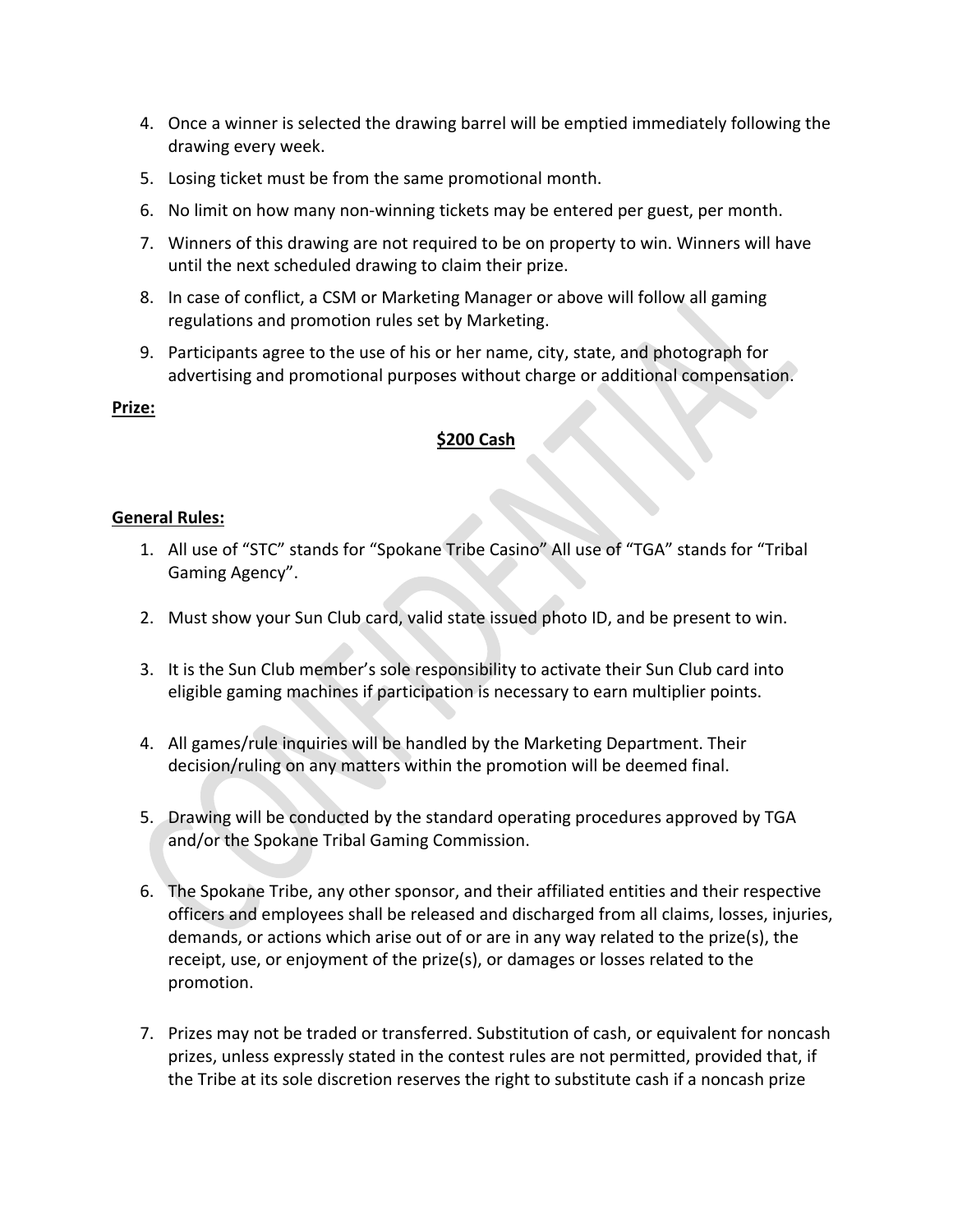becomes unavailable. In accepting a prize, the winner accepts the prize "as is" with no warranties.

- 8. Winners will be required to present valid photo identification acceptable to the Tribe, social security number, and complete an IRS Form W-9 before a prize of \$600 cash or more will be awarded. Failure to provide required identification and complete required IRS Form W-9 will result in forfeiture of prizes.
- 9. Participants acknowledge that prizes may be subject to tax withholding requirements under applicable federal regulations and that payouts may be reduced due to withholding requirements. Winners agree to pay all expenses, taxes and fees not included in the prize. The Spokane Tribe Casino will report winnings more than \$600 in cash or fair market value during a calendar year to the IRS and such winners will receive an IRS Form 1099.
- 10. For promotions that require physical participation, selected participants who are physically unable to participate will be handled on a case to case basis by CSM and Marketing Management.
- 11. Participants are responsible for hearing promotion announcements and the Spokane Tribe Casino shall not be responsible in any manner for the failure of a participant to hear or respond to promotion announcements. If the promotion involves a drawing, in case of public address system failure the drawing may continue, and, in such event, the selected participant's name will be announced without amplification at the drawing location.
- 12. The Spokane Tribe Casino is not responsible for lost or stolen entries, or coupons, computer malfunctions or other incidents resulting in loss of entries.
- 13. The Spokane Tribe Casino is not responsible for inability to enter a promotion or a drawing due to long lines or other causes.
- 14. **All employees of STC and Chewelah Casino are prohibited in participating in any casino promotions.**
- **15. All relatives, spouse, partner, significant other or other individuals that may present a conflict of interest (those who share a financial responsibility with such as children, property, finances, etc.) of STC Marketing Team will not be allowed to participate in promotional events at the Spokane Tribe Casino.**
- 16. Violation of promotion rules may result in disqualification.